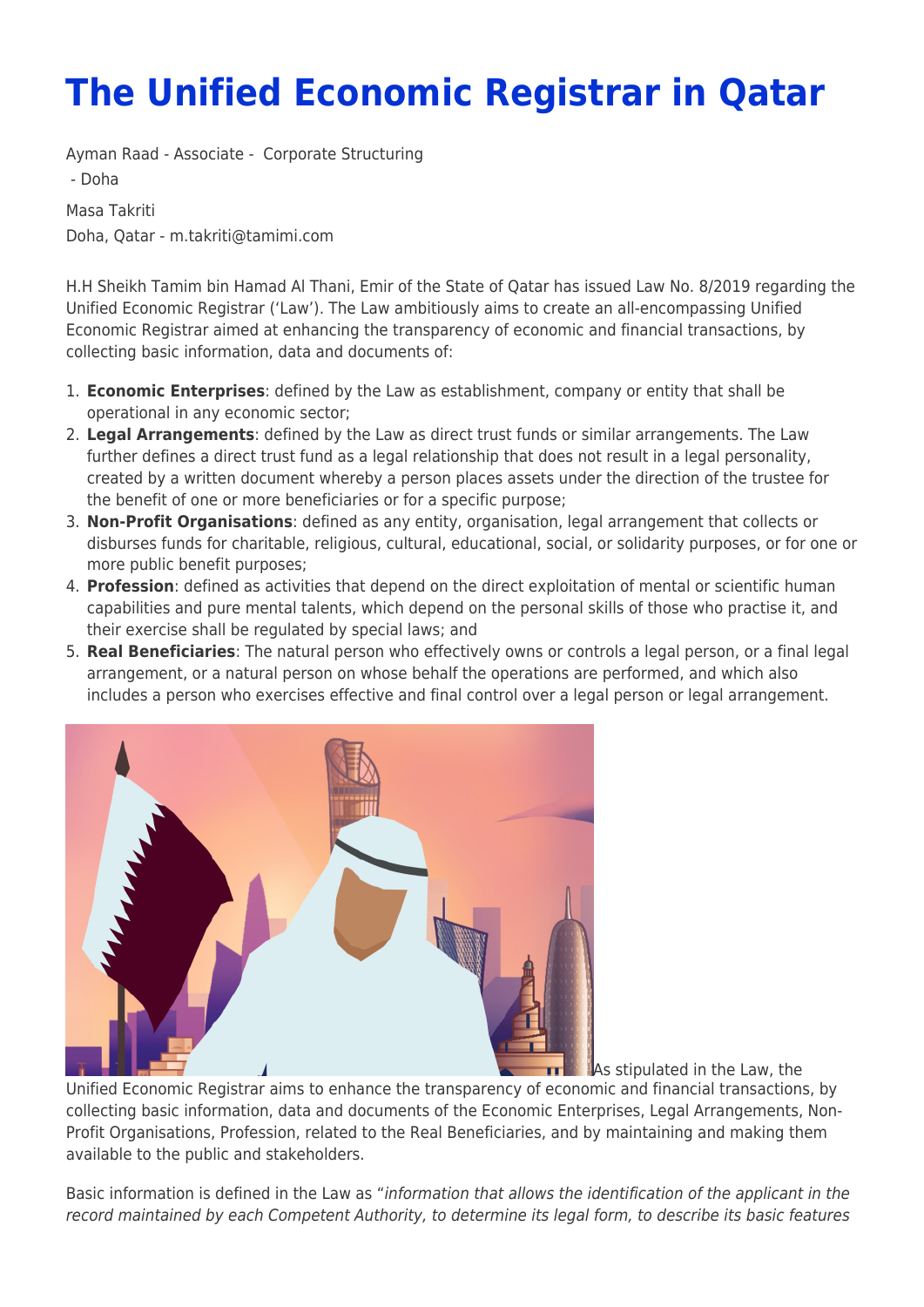and purpose, and any other information provided by the law to which the applicant is subject". Competent Authorities are any party that undertakes the licensing or registration of an Economic Enterprise, Legal Arrangement, Non-Profit Organisation, or Profession licence, in accordance with the Law.

As a centralised platform, the Unified Economic Registrar will accumulate information from the following existing records:

- commercial registrar;
- legal arrangements record:
- non-profit organisations record; profession record; and
- any other record similar to the aforementioned records maintained by the authorities.

The Unified Economic Registrar contains all the information and records existing in the databases of the records listed above. The Ministry of Commerce and Industry will enable Competent Authorities to enter the relevant record and update existing data and basic information through a Standard Economic Number assigned to each economic entity.

To apply for a licence or renewal or amendment thereof, applicants are required by Article 4 of the Law to apply using the form prepared by the Competent Authority for this purpose, accompanied by all supporting documents, as specified the applicable law. If the applicant is a legal person or legal arrangement, it must attach a declaration of the Real Beneficiary to the requisite application form. This is a mandatory requirement and applications will not be accepted without such a declaration. Further, legal persons and legal arrangements must maintain up-to-date information regarding the Real Beneficiaries and provide copies to the Competent Authority as set out in the regulations.

The basic information on Economic Enterprises, Legal Arrangements, Non-Profit Organisations and Profession will be made available to the public by the Competent Authorities. Further, for the purposes of enhancing the transparency of economic and financial transactions, Article 7 of the Law prescribes that the required information by the Unified Economic Registrar with regards to Real Beneficiaries will be made available to law enforcement and judicial authorities, regulators, financial institutions, non-financial businesses and professions as specified in accordance with laws regulating Anti-Money Laundering and Terrorism Financing, the General Tax Authority and other authorities as may be requested. Such information may also be exchanged with foreign counterparts upon request in accordance with applicable laws or principles of reciprocity. Additionally, and notwithstanding applicable laws regulating the protection of personal data privacy, the Unified Economic Registrar shall also allow the information to be used by the Competent Department to produce statistics and analyses to be published in bulletins or annual reports. This will, indeed, be a very effective tool which the State can use to analyse and identify current economic needs and capacities.

It is important to note that under Article 13 of the Law, Competent Authorities that are subject to special legal regulations, are in compliance with the Law insofar as they provide the basic information required regarding Real Beneficiaries of the entities to which they are licensed or registered and are not subject to the duty of obtaining a standard economic number from the Competent Department, as those that are licensed or registered will be linked through the existing databases to the Unified Economic Registrar. The manner in which this data sharing and exchange shall be carried out will become more clear once regulations are issued in line with the Law. The regulations to be enacted will specify the mechanism for organising and preparing the Unified Economic Registrar and the manner in which databases of other bodies will be linked as specified by the Competent Department.

Article 12 of the Law prescribes a penalty of imprisonment for a period not exceeding two years and a fine not exceeding QAR 500,000 (US\$137,000) for violating the requirement under Article 5 of the Law for legal persons and legal arrangements to maintain a thorough, accurate and up-to-date record of the information required regarding the Real Beneficiaries, and provide a copy to the Competent Authority, as specified. Less severe penalties for violations of other articles of the Law are provided for in Article 11 which range